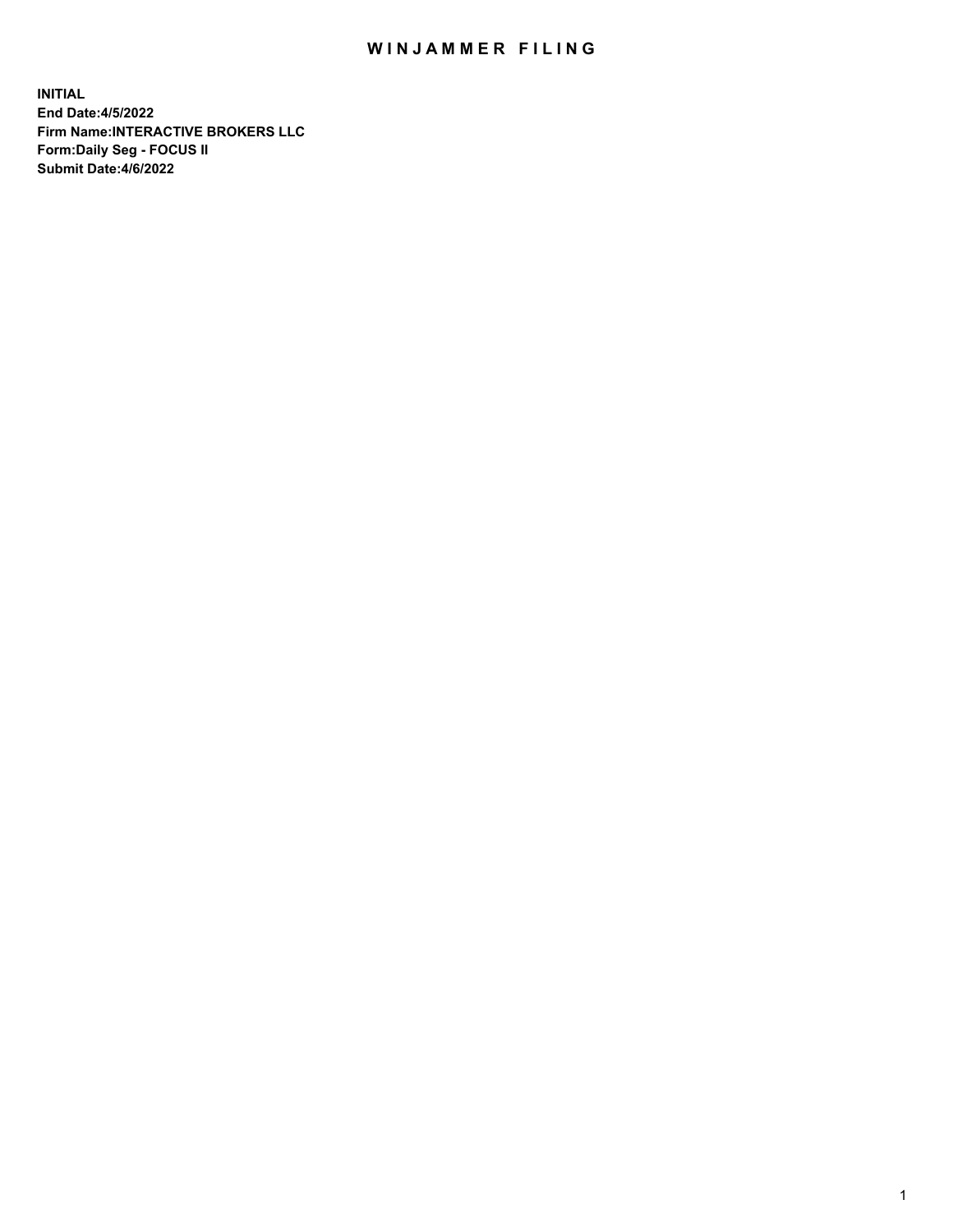**INITIAL End Date:4/5/2022 Firm Name:INTERACTIVE BROKERS LLC Form:Daily Seg - FOCUS II Submit Date:4/6/2022 Daily Segregation - Cover Page**

| Name of Company                                                                                                                                                                                                                                                                                                                | <b>INTERACTIVE BROKERS LLC</b>                                                      |
|--------------------------------------------------------------------------------------------------------------------------------------------------------------------------------------------------------------------------------------------------------------------------------------------------------------------------------|-------------------------------------------------------------------------------------|
| <b>Contact Name</b>                                                                                                                                                                                                                                                                                                            | James Menicucci                                                                     |
| <b>Contact Phone Number</b>                                                                                                                                                                                                                                                                                                    | 203-618-8085                                                                        |
| <b>Contact Email Address</b>                                                                                                                                                                                                                                                                                                   | jmenicucci@interactivebrokers.c<br>om                                               |
| FCM's Customer Segregated Funds Residual Interest Target (choose one):<br>a. Minimum dollar amount: ; or<br>b. Minimum percentage of customer segregated funds required:% ; or<br>c. Dollar amount range between: and; or<br>d. Percentage range of customer segregated funds required between:% and%.                         | $\overline{\mathbf{0}}$<br>$\overline{\mathbf{0}}$<br>155,000,000 245,000,000<br>00 |
| FCM's Customer Secured Amount Funds Residual Interest Target (choose one):<br>a. Minimum dollar amount: ; or<br>b. Minimum percentage of customer secured funds required:%; or<br>c. Dollar amount range between: and; or<br>d. Percentage range of customer secured funds required between:% and%.                            | $\overline{\mathbf{0}}$<br>$\pmb{0}$<br>80,000,000 120,000,000<br>00                |
| FCM's Cleared Swaps Customer Collateral Residual Interest Target (choose one):<br>a. Minimum dollar amount: ; or<br>b. Minimum percentage of cleared swaps customer collateral required:% ; or<br>c. Dollar amount range between: and; or<br>d. Percentage range of cleared swaps customer collateral required between:% and%. | $\overline{\mathbf{0}}$<br>$\underline{\mathbf{0}}$<br>0 <sub>0</sub><br>00         |

Attach supporting documents CH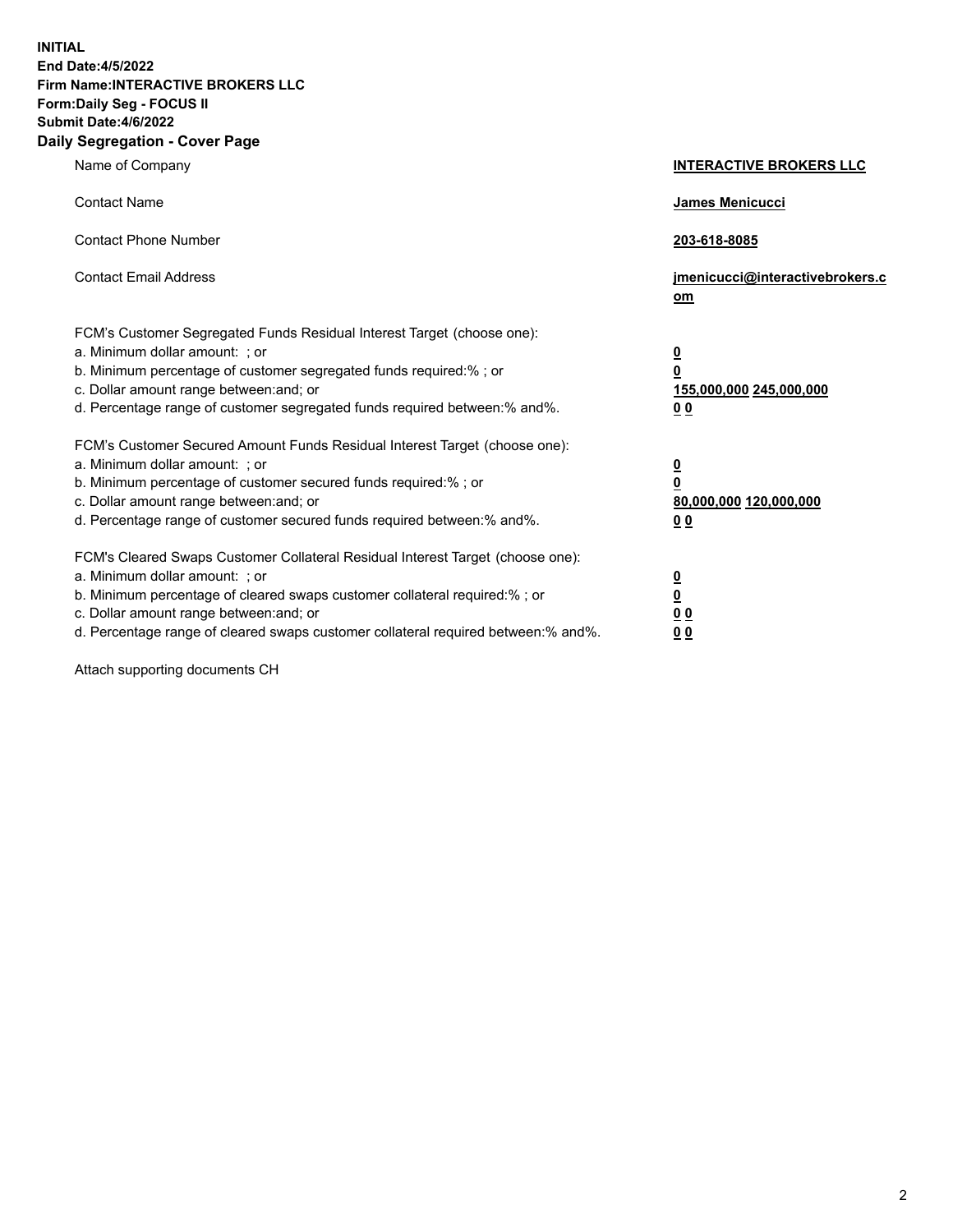## **INITIAL End Date:4/5/2022 Firm Name:INTERACTIVE BROKERS LLC Form:Daily Seg - FOCUS II Submit Date:4/6/2022 Daily Segregation - Secured Amounts**

|     | Daily Jegiegation - Jeculed Aniounts                                                        |                                   |
|-----|---------------------------------------------------------------------------------------------|-----------------------------------|
|     | Foreign Futures and Foreign Options Secured Amounts                                         |                                   |
|     | Amount required to be set aside pursuant to law, rule or regulation of a foreign            | $0$ [7305]                        |
|     | government or a rule of a self-regulatory organization authorized thereunder                |                                   |
| 1.  | Net ledger balance - Foreign Futures and Foreign Option Trading - All Customers             |                                   |
|     | A. Cash                                                                                     | 518, 217, 676 [7315]              |
|     | B. Securities (at market)                                                                   | $0$ [7317]                        |
| 2.  | Net unrealized profit (loss) in open futures contracts traded on a foreign board of trade   | 37,978,353 [7325]                 |
| 3.  | Exchange traded options                                                                     |                                   |
|     | a. Market value of open option contracts purchased on a foreign board of trade              | <b>104,117</b> [7335]             |
|     | b. Market value of open contracts granted (sold) on a foreign board of trade                | -21,287 [7337]                    |
| 4.  | Net equity (deficit) (add lines 1. 2. and 3.)                                               | 556,278,859 [7345]                |
| 5.  | Account liquidating to a deficit and account with a debit balances - gross amount           | 3,352 [7351]                      |
|     | Less: amount offset by customer owned securities                                            | 0 [7352] 3,352 [7354]             |
| 6.  | Amount required to be set aside as the secured amount - Net Liquidating Equity              | 556,282,211 [7355]                |
|     | Method (add lines 4 and 5)                                                                  |                                   |
| 7.  | Greater of amount required to be set aside pursuant to foreign jurisdiction (above) or line | 556,282,211 [7360]                |
|     | 6.                                                                                          |                                   |
|     | FUNDS DEPOSITED IN SEPARATE REGULATION 30.7 ACCOUNTS                                        |                                   |
| 1.  | Cash in banks                                                                               |                                   |
|     | A. Banks located in the United States                                                       | 52,458,257 [7500]                 |
|     | B. Other banks qualified under Regulation 30.7                                              | 0 [7520] 52,458,257 [7530]        |
| 2.  | Securities                                                                                  |                                   |
|     | A. In safekeeping with banks located in the United States                                   | 491,577,450 [7540]                |
|     | B. In safekeeping with other banks qualified under Regulation 30.7                          | 0 [7560] 491,577,450 [7570]       |
| 3.  | Equities with registered futures commission merchants                                       |                                   |
|     | A. Cash                                                                                     | $0$ [7580]                        |
|     | <b>B.</b> Securities                                                                        | $0$ [7590]                        |
|     | C. Unrealized gain (loss) on open futures contracts                                         | $0$ [7600]                        |
|     | D. Value of long option contracts                                                           | $0$ [7610]                        |
|     | E. Value of short option contracts                                                          | 0 [7615] 0 [7620]                 |
| 4.  | Amounts held by clearing organizations of foreign boards of trade                           |                                   |
|     | A. Cash                                                                                     | $0$ [7640]                        |
|     | <b>B.</b> Securities                                                                        | $0$ [7650]                        |
|     | C. Amount due to (from) clearing organization - daily variation                             | $0$ [7660]                        |
|     | D. Value of long option contracts<br>E. Value of short option contracts                     | $0$ [7670]                        |
| 5.  |                                                                                             | 0 [7675] 0 [7680]                 |
|     | Amounts held by members of foreign boards of trade<br>A. Cash                               | 131,666,676 [7700]                |
|     | <b>B.</b> Securities                                                                        | $0$ [7710]                        |
|     | C. Unrealized gain (loss) on open futures contracts                                         | 2,260,003 [7720]                  |
|     | D. Value of long option contracts                                                           | 104,117 [7730]                    |
|     | E. Value of short option contracts                                                          | -21,287 [7735] 134,009,509 [7740] |
| 6.  | Amounts with other depositories designated by a foreign board of trade                      | 0 [7760]                          |
| 7.  | Segregated funds on hand                                                                    | $0$ [7765]                        |
| 8.  | Total funds in separate section 30.7 accounts                                               | 678,045,216 [7770]                |
| 9.  | Excess (deficiency) Set Aside for Secured Amount (subtract line 7 Secured Statement         | 121,763,005 [7380]                |
|     | Page 1 from Line 8)                                                                         |                                   |
| 10. | Management Target Amount for Excess funds in separate section 30.7 accounts                 | 80,000,000 [7780]                 |
| 11. | Excess (deficiency) funds in separate 30.7 accounts over (under) Management Target          | 41,763,005 [7785]                 |
|     |                                                                                             |                                   |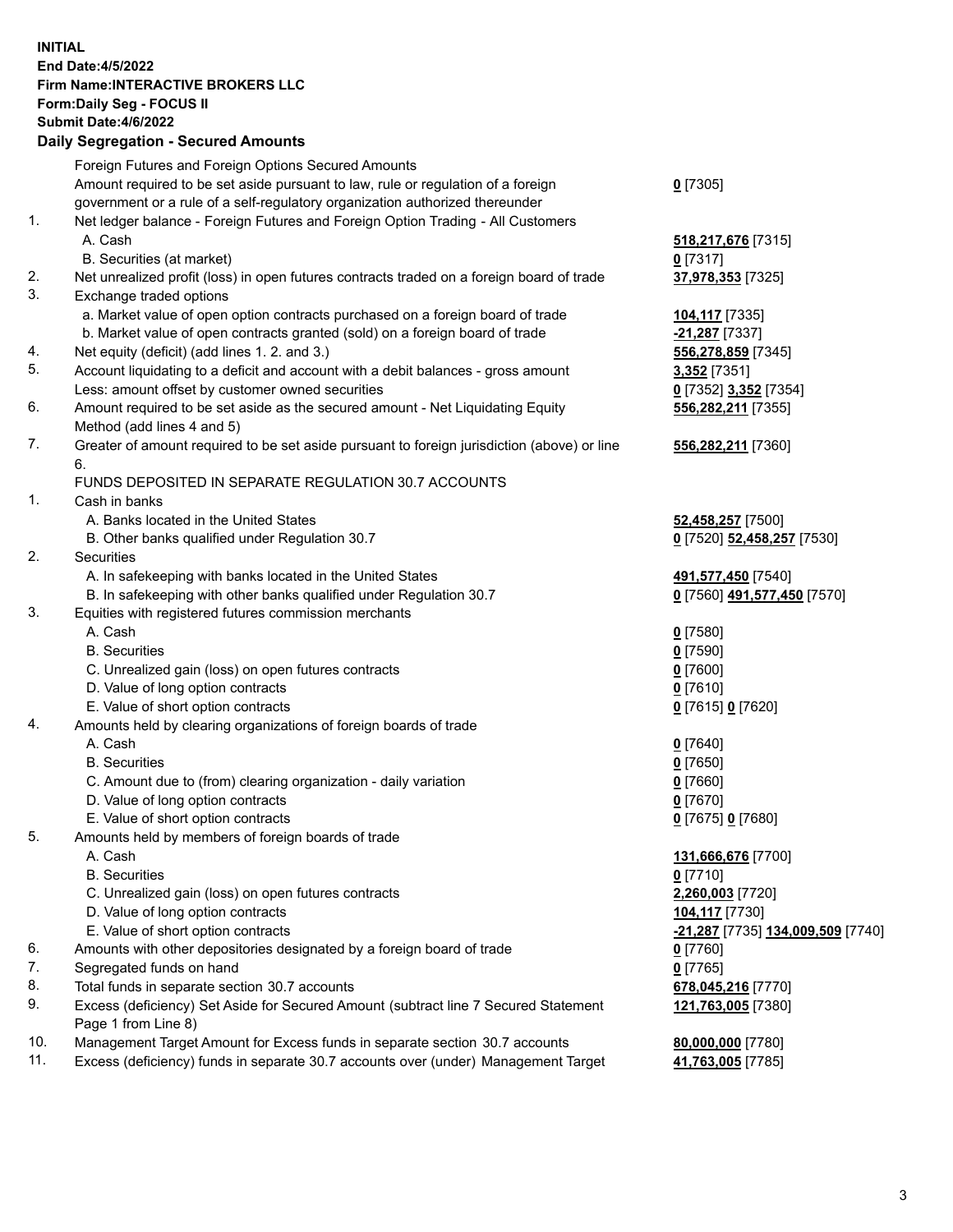**INITIAL End Date:4/5/2022 Firm Name:INTERACTIVE BROKERS LLC Form:Daily Seg - FOCUS II Submit Date:4/6/2022 Daily Segregation - Segregation Statement** SEGREGATION REQUIREMENTS(Section 4d(2) of the CEAct) 1. Net ledger balance A. Cash **8,241,594,816** [7010] B. Securities (at market) **0** [7020] 2. Net unrealized profit (loss) in open futures contracts traded on a contract market **364,050,153** [7030] 3. Exchange traded options A. Add market value of open option contracts purchased on a contract market **910,040,124** [7032] B. Deduct market value of open option contracts granted (sold) on a contract market **-758,059,641** [7033] 4. Net equity (deficit) (add lines 1, 2 and 3) **8,757,625,452** [7040] 5. Accounts liquidating to a deficit and accounts with debit balances - gross amount **1,086,496** [7045] Less: amount offset by customer securities **0** [7047] **1,086,496** [7050] 6. Amount required to be segregated (add lines 4 and 5) **8,758,711,948** [7060] FUNDS IN SEGREGATED ACCOUNTS 7. Deposited in segregated funds bank accounts A. Cash **1,088,227,729** [7070] B. Securities representing investments of customers' funds (at market) **5,279,026,250** [7080] C. Securities held for particular customers or option customers in lieu of cash (at market) **0** [7090] 8. Margins on deposit with derivatives clearing organizations of contract markets A. Cash **818,919,856** [7100] B. Securities representing investments of customers' funds (at market) **1,617,606,110** [7110] C. Securities held for particular customers or option customers in lieu of cash (at market) **0** [7120] 9. Net settlement from (to) derivatives clearing organizations of contract markets **10,496,200** [7130] 10. Exchange traded options A. Value of open long option contracts **910,040,124** [7132] B. Value of open short option contracts **-758,059,641** [7133] 11. Net equities with other FCMs A. Net liquidating equity **0** [7140] B. Securities representing investments of customers' funds (at market) **0** [7160] C. Securities held for particular customers or option customers in lieu of cash (at market) **0** [7170] 12. Segregated funds on hand **0** [7150] 13. Total amount in segregation (add lines 7 through 12) **8,966,256,628** [7180] 14. Excess (deficiency) funds in segregation (subtract line 6 from line 13) **207,544,680** [7190] 15. Management Target Amount for Excess funds in segregation **155,000,000** [7194] 16. Excess (deficiency) funds in segregation over (under) Management Target Amount **52,544,680** [7198]

Excess